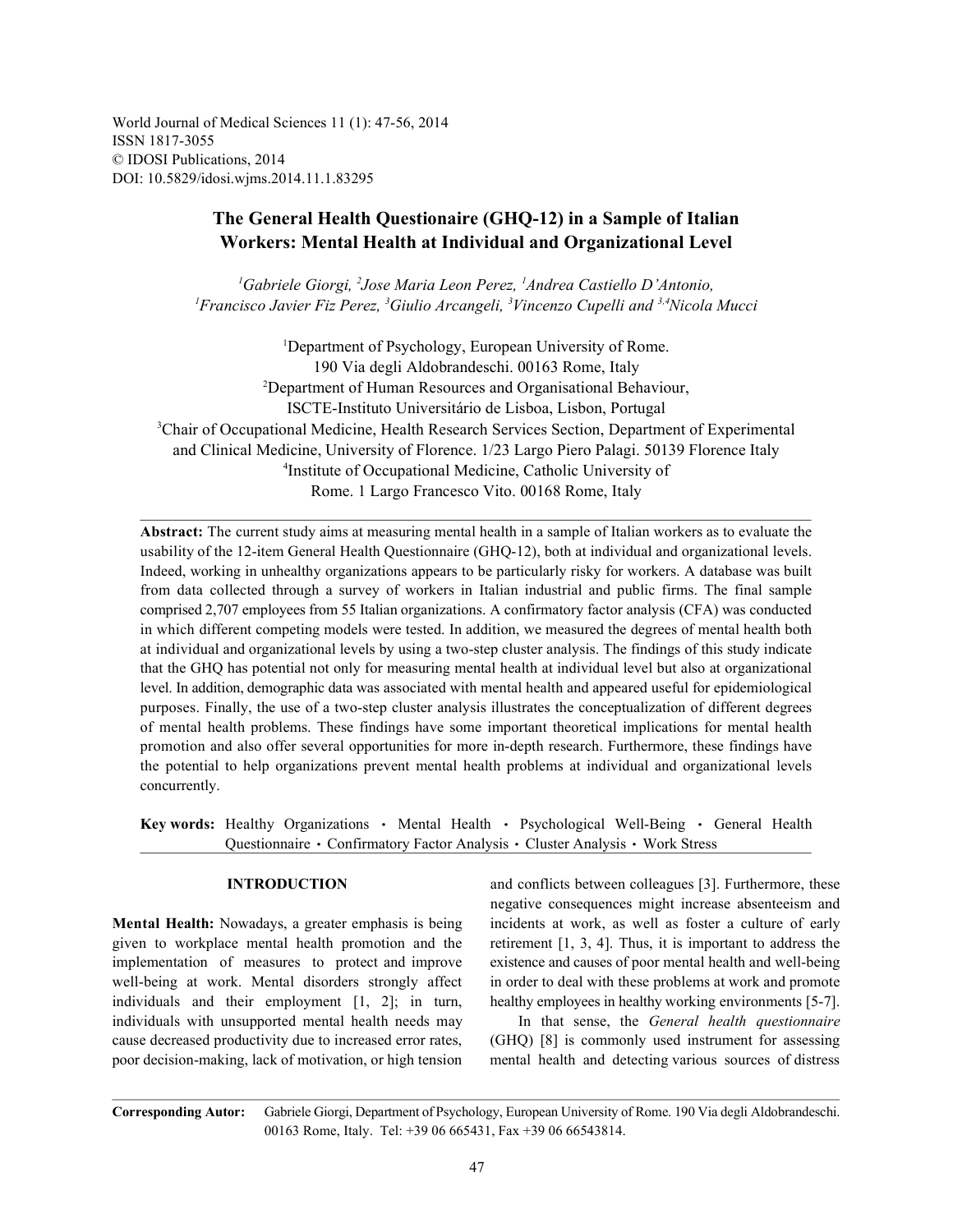symptoms and social withdrawal. The GHQ is a self-report to find different GHQ-12 scores depending on gender measure initially developed as a screening instrument to and job position/status. Particularly, we expect detect psychiatric disorders in non-clinical population [8]. women would score higher than men since a meta-There are also diverse versions available ranging from 12 analysis of 19 epidemiological survey studies to 60 items, in this study focussed on the shortest version conducted in Europe revealed that women had (GHQ-12) because is the most frequent in the literature [9] higher prevalence rates of psychological distress and was validated in Italy by Fraccaroli *et al*. [10] in a than men according to their scores on the GHQ-12 [9]. sample of young unemployed participants. However, In light of previous findings, we also expect that research on its psychometric properties among workers in blue-collar employees in low-skilled jobs Italy is still scarce for proper scientific comparisons with (E.g., transportation, construction or manufacturing) an actual normative sample. Consequently, the first aim of would score higher than both blue-collar employees in this study is to update the validation of the GHQ-12 in high-skilled jobs (E.g., sales, accounting or Italy in a sample of employed people. administration) and white-collars employees (E.g.,

12 for evaluating mental health at an organizational level blue-collar employees in low-skilled jobs are committed to rather than at an individual level. Giorgi states that an work that generally involves more physical exertion in less individual's health might be aggregated into than optimal work environments, increasing the risk of organizational health since in organizations there are psychological problems. unhealthy contagious cycles involving individual agents In addition, although antecedents of health and welland groups [11]. In other words, in those organizations being at work are composite and multifaceted, researchers where there are many workers with mental health problems agree that there is a clear association between working or who are particularly stressed, there might be a conditions and employee mental health. For example, contagious effect, as individuals can affect their results from work-related studies conducted in United colleagues' mental health and mood [12]. Thus, in this Kingdom suggest that poor working conditions, such as paper we take a broader look at organizational health, lack of social support, low decision authority, high job going beyond the focus on individual health that is demands and role conflict predict psychological morbidity commonly found in the literature. We discuss and distress -measured with the GHQ-12 in representative methodological issues and theoretical approaches that samples of civil servants and healthcare professionals allow us considering mental health at an organizational [19]. Indeed, Rau *et al*. [20] found a positive association level and its implications for evaluating psychosocial risk between working demands and depression. Similarly, factors and promoting mental health at work. The recent meta-analyses of longitudinal studies indicated

version in the organizational context may have important health [21]. Thus, we expect a positive correlation implications for occupational epidemiology and for between several job stressors (Such as role conflict, job monitoring employees' health and well-being. The GHQ- demands and lack of job control and social support) and 12 has shown a good internal consistency in a wide mental health. variety of studies from diverse cultural settings [13, 14], including a validation study in the Italian context in a **The GHQ-12 and Mental Health Promotion at Work:** In sample of young unemployed people [10]. However, there this section, we consider both traditional notions of is still an important controversy about its factorial workplace mental health focusing on the individual and composition [15-17] and a lack of evidence of its use in recent comprehensive approaches that emphasize the Italian work-related context. In response, this study assessing the mental health of the organization itself [22]. assesses the factor structure of the GHQ-12 in a sample of Thus, using the GHQ-12 in organizational settings can be workers employed in different Italian organizations. We useful not only in monitoring the possible negative also explore the internal consistency of the GHQ-12 and consequences of being exposed to poor working its criterion validity by correlating scores on the GHQ-12 conditions (Individual level) or in estimating psychiatric with socio-demographical variables and working morbidity in a specific population (Society level), but conditions measures (Psychosocial factors at work). also in identifying specific unhealthy organizations,

for workers, such as depression, anxiety, somatic Regarding socio-demographical variables, we expect The second aim is to explore the capacity of the GHQ- managers). In this regard, Batinic *et al*. [18] argued that

**Validation of the GHQ-12:** The validation of a GHQ-12 negative consequences on employee physical and mental that being exposed to stressful working conditions has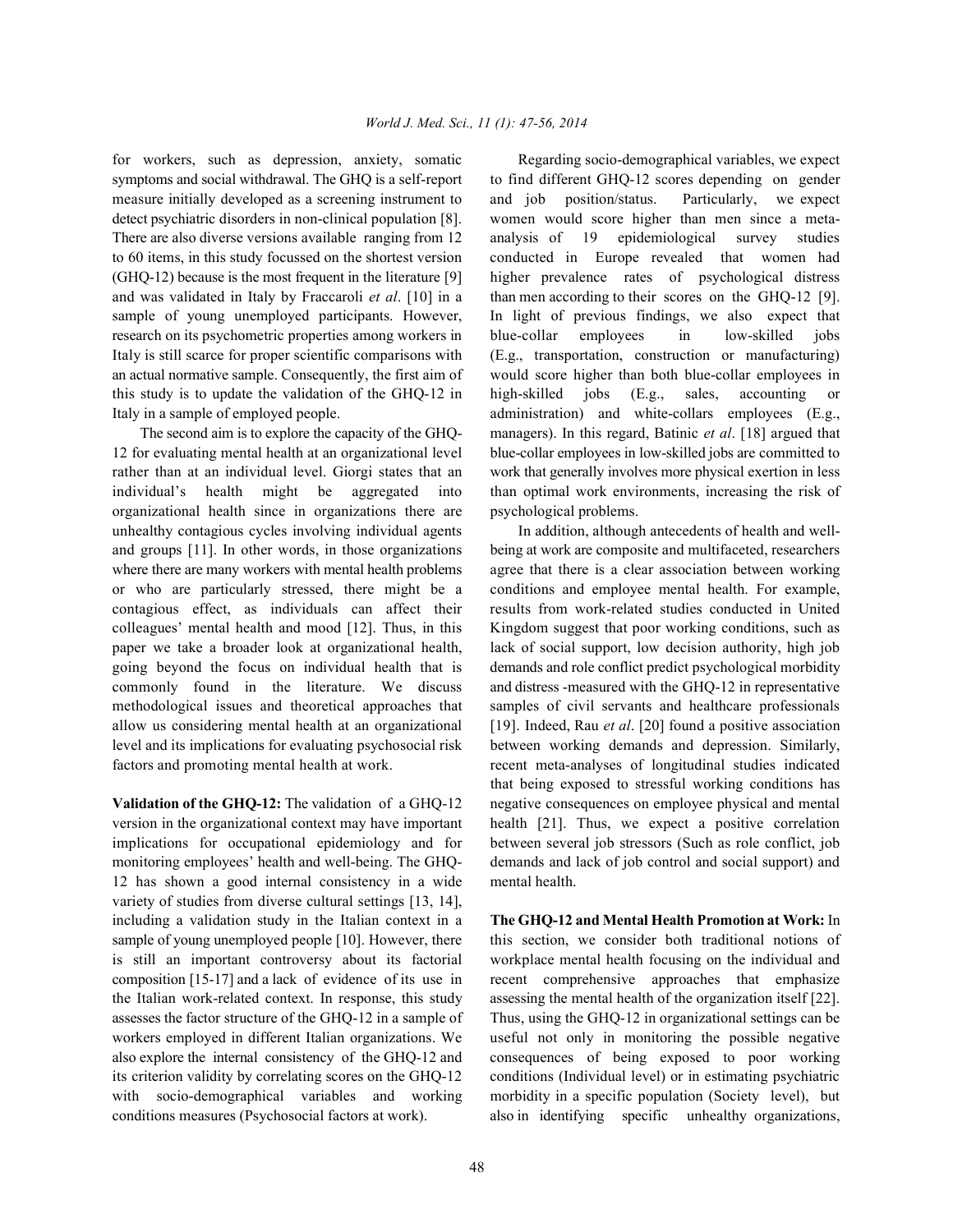workplaces, departments or units in which there is a high **MATERIALS AND METHODS** risk of deteriorate mental health (Group or organizational level). **Procedure and Participants:** Data was collected between

needs to be approached both from a theoretical and a participate in a study investigating stress and mental methodological point of view. In that sense, although health at work. The organizations were selected out of aggregations of lower-level variables request caution and convenience. Specifically, 55 out approximately 100 continue to remain a focal theme in multilevel organizations contacted agreed to voluntarily participate organizational methods research [23, 24], one type of in this survey study. Companies were widespread around emergence of higher-level constructs is the *composition* Italy, although the majority was established in the center *model*, which emphasizes the shared collective properties of Italy. Furthermore, the sample comprised of only 5 of an organization with the assumption of isomorphism public organizations, whereas 50 organizations belonged between manifestations of constructs at different levels to the private sector. Depending on the organization size, [25]. As Kozlowski and Klein describe "a phenomenon in some companies all employees were involved whereas [As] emergent when it originates in the cognition, affect, a stratified sampling technique was followed in others. behaviors, or other characteristics of individuals, is Overall, the rationale was to achieve a representative amplified by their interactions and manifests as a higher- sample of the various organizational functions and level, collective phenomenon" [25]. According to these hierarchies of all organizations. considerations and based on a multilevel comprehensive Participants were tested in their workplace by approach, organizational mental health can be defined psychologists and doctors during working hours in rooms as an organization-level construct that is created from provided by the organizations. No payment was provided the emergence of individuals' mental health and to participants. They were informed that their responses psychological well-being at work and is amplified by the were anonymous and that completing the questionnaires interactions of the individuals, as people tend to converge would take about 30 minutes, although no time limit was in their emotions to those around them, a process that imposed. Hatfield *et al*. [26] defined as emotion contagion, The questionnaire packages consisted of (a) suggesting that moods and emotions spread among demographic questions, (b) GHQ12 (c) the Stress individuals much like viruses. Recent studies have shown questionnaire. A subgroup of the total sample was used that both positive emotions and common mental disorders for criterion validity testing. Thus, the entire sample (Depressive symptoms) can also 'spread' person-to- completed the GHQ-12, whereas employees belonging to person  $[12, 27]$ . a reduced number of private companies  $(N = 20)$  also

overcome previous limitationsby using a cluster analysis belonging to the sub-sample were selected out of technique in order to categorize persons with mental convenience. disorders (Or different degrees of mental health) instead Response rate was high, ranging from 65% to 96% of examining total scores. Using a cluster analysis across companies. The latter may be attributed to technique might allow us to differentiate different regulation introduced in 2008 that obliges organizations gradations of mental health and not only establishing to assess psychosocial risk factors and their impact on dichotomy categories (Healthy/non healthy or workers' mental health, resulting in a more favorable healthy/mental disorders). Such technique will be also attitude of companies towards organizational diagnostic applied at an organizational level, allowing us to activities. Despite the latter privacy and confidentiality differentiate between healthy and unhealthy have to be taken into account by researchers since results organizations. Identifying gradations of mental health at might have strong managerial implications. For that both individual and organizational level is important from reason, only few demographics (Gender and job position) a managerial and occupational health preventive were collected in order to ensure confidentiality. approach since it allows to establish specific measures The final sample of this study was comprised of 2,707 depending on the situation (E.g., level of distress: healthy employees from 55 different Italian organizations. Gender employees/organizations, employees/organizations at risk was balanced since 55.2% of the participants were men of experiencing mental problems and and 44.8% women. Regarding job position, 70.1% of the employees/organizations with mental problems). participants were blue-collar employees in high-skilled

Considering mental health at an organizational level 2009 and 2012 from various companies that were asked to

Consequently, the current research design tried to completed the stress questionnaire, SQ. The organizations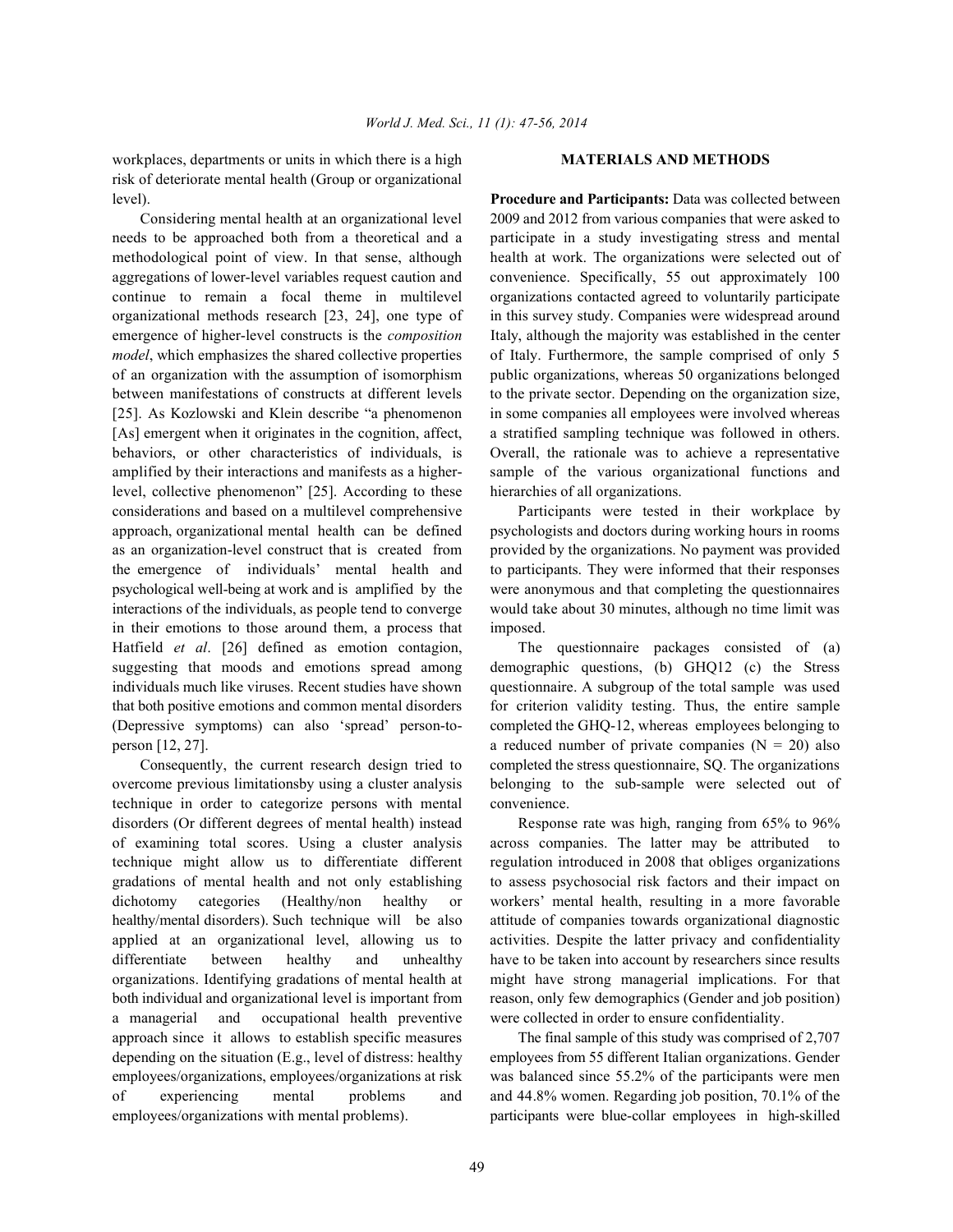jobs, 25.4% were blue-collar employees in low-skilled jobs supervisors or leaders ( $\alpha$  = .80); (d) *job demands* (6 and 4.5% of participants were white-collar employees. item; e.g., "I have unrealistic deadlines"), which Finally, regarding professional activity, 43.5% were measures the perception of quantitative demanding employed in sales and service areas,  $34.5\%$  in technical aspects of the job( $\alpha$  = .75) and (e) *job control* (5 item; jobs and 22% in administration. e.g., "I can plan my work"), which assess the

**Instruments:** After limited demographic questions (I.e., factorial structure of this questionnaire has been gender and job position), participants completed the supported in previous studies [32]. following questionnaires in their Italian version:

- above mentioned four possible responses). However, social dysfunction and loss of confidence. which a higher score indicates a 'worse degree' of dependent variables. mental well-being. Finally, a two-step cluster analysis procedure was
- experience support and understanding from their more than 0.60 were used as a standard [23].

The sub-sample was comprised of 1550 employees. autonomy and decision-making capabilities that employees have to perform their tasks ( $\alpha$  = .75). The

*The Italian version of the GHQ-12* [10]. Participants structure and internal consistency (Cronbach's alpha) of have to report whether they have experienced a the GHQ-12. According to the solutions found in previous particular symptom of mental distress recently studies [15, 16, 33], this study tests different competing according to a four-point scale (Typically: 'less than models through Confirmatory Factor Analysis (CFA) to usual', 'no more than usual', 'rather more than usual' determine the factorial structure of the GHQ-12 among and 'much more than usual'). The customary scoring Italian workers: one-dimension model or mental wellmethods follow either a bimodal scale (0-0-1-1 with being; two-factor model based on how items are the two least symptomatic answers scoring 0 and the presented in the questionnaire (i.e., positive and two most symptomatic answers scoring 1), or a 4- negative worded); and the three factor model identified by point Likert-type scale (0-1-2-3 according to the Graetz [28] that differentiates between anxiety/depression, **Statistical Analysis:** First, we explored the factorial

there is evidence that suggests that the latter allows We then addressed the criterion validity of the GHQbetter discrimination between competing models in 12 by calculating the correlation coefficients between confirmatory factor analysis since "*produces a more* scores in the GHQ-12 and its dimensions and the scores *acceptable distribution of scores for parametric* in the dimensions of the stress questionnaire (SQ). In *analysis*" [28]. Thus, after recoding negative items addition, one-way ANOVAs and t-tests were conducted (Six of the items are positively worded; the other six to explore differences in mental health among target are negatively worded), this second scoring method variables (e.g., demographics). Target variables were was used in this study. Hence, the questionnaire introduced as factors and both the total score of the GHQgives a total score ranging from 0 to 36 points, in 12 and the score in each dimension were introduced as

*The Stress Questionnaire* (SQ) [29-31]. This the data set, without having pre-arranged clusters. Cluster questionnaire was completed only by a subgroup of analysis encompasses a number of different algorithms the sample (Subsample,  $n = 1,550$ ) for criterion and methods for grouping participants of similar kinds validity testing. It is composed by 25-item assessing into respective categories (Clusters). This method was five job stressors or psychosocial factors at work in preferred to using existing cut off points, as the latter can a 5 point Likert scale (From 1 = "strongly agree" to 5 create bias in the definition of categories of people based = "strongly disagree"): (a) *role conflict* (5 item; e.g., on whether or not they suffer from mental health "I have a clear idea about what is expected of me at problems [10, 34]. In sum, a two-step cluster analysis was work"), or lack of awareness regarding your roles and performed to measure the prevalence of mental health responsibilities at work  $(\alpha = .76)$ ; (b) *colleague* issues and obtain scores to differentiate healthy from *support* (5 item; e.g., "I get support I need from unhealthy employees and organizations. In that sense, it colleagues"), which assess the extent to which is necessary to notice that the Intraclass Correlation employees perceive collaboration and support from Coefficients (ICC) were calculated to test the validity of their colleagues ( $\alpha = .76$ ); (c) *supervisors' support* (4 aggregating mental health to the organizational level. item; e.g., " My supervisor energizes me at work"), Significant *F* statistics from a one-way analysis of which measures the extent to which employees variance as parameter for ICC (1) and ICC(2) values of used in order to reveal natural groups (Or clusters) within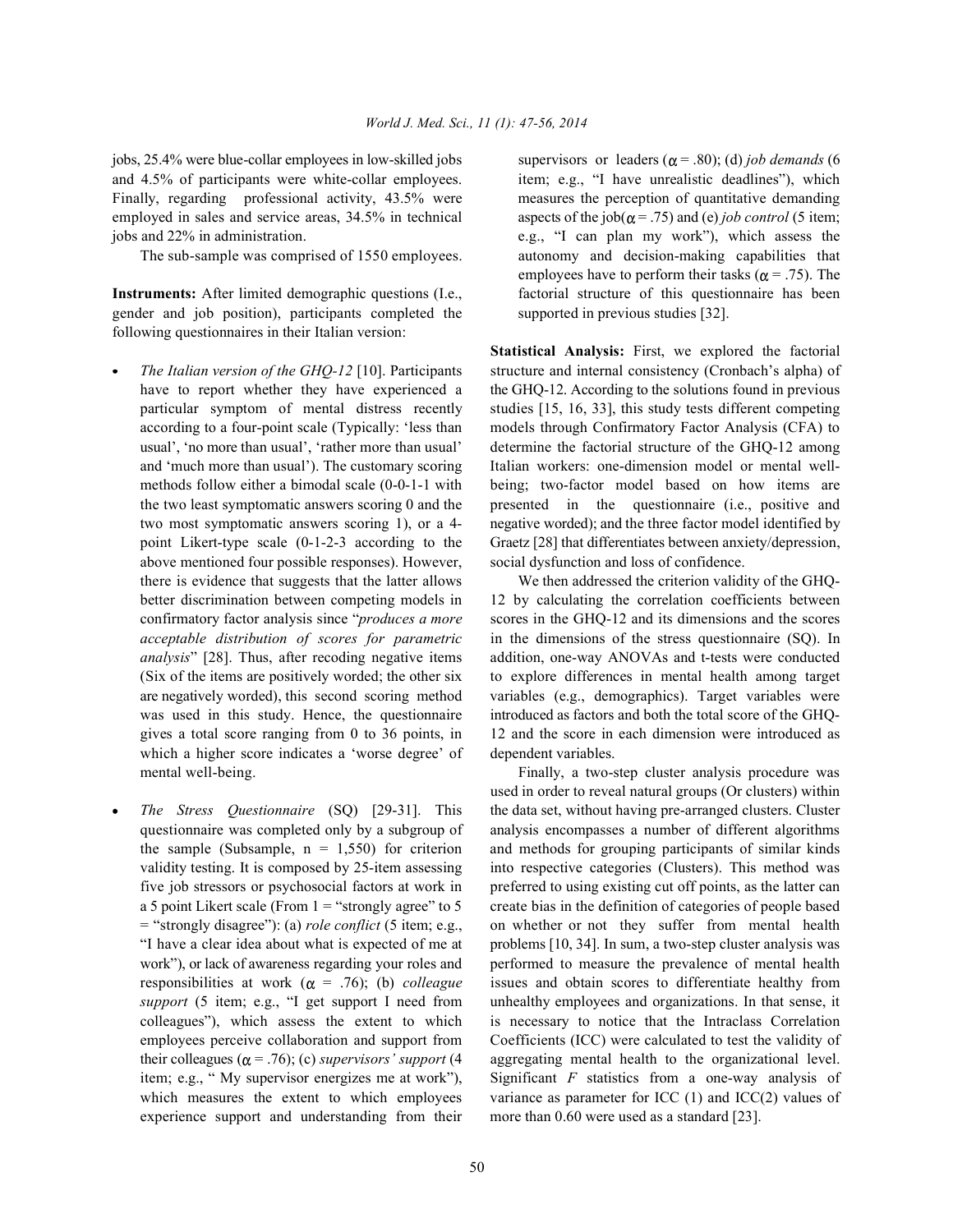## *World J. Med. Sci., 11 (1): 47-56, 2014*

<sup>2</sup> df GFI CFI RMSEA RMR IFI One-Factor 1954 54 .88 .81 .118 .038 .81 Two-Factors 1344 53 .91 .092 .031 .87 1920 1924 Three-Factors 313 51 .95 .92 .074 .026 .026 .92

Table 1: Confirmatory factor analysis for the GHQ-12 ( $n = 2,707$ )

Table 2: Descriptive statistics ( $n = 2,707$ ) and correlations between the GHQ-12 and the SQ ( $n = 1,550$ )

| Variable       | $\boldsymbol{M}$ | <b>SD</b> |       | 2     |         | $\overline{4}$ |         | 6       |         | 8       | 9       |
|----------------|------------------|-----------|-------|-------|---------|----------------|---------|---------|---------|---------|---------|
| 1. GHQ12-Total | 10.43            | 5.42      | (.85) | .91** | $.89**$ | $.69**$        | $.38**$ | $.34**$ | $.35**$ | $.40**$ | $.35**$ |
| 2. GHQ12-AD    | 4.12             | 3.63      |       | (.81) | $.96**$ | $.72**$        | $.47**$ | $.34**$ | $.35**$ | $.42**$ | $.34*$  |
| 3. GHQ12-SD    | 3.51             | 2.92      |       |       | (.78)   | $.50**$        | $.31**$ | $.29**$ | $.35**$ | $.44**$ | $.33**$ |
| 4. GHQ12-LC    | .60              | 1.11      |       |       |         | (.73)          | $.29**$ | $.20**$ | $.22**$ | $.21**$ | $.23**$ |
| 5. SQ-RC       | 2.00             | .68       |       |       |         |                | (.76)   | $.45**$ | $.39**$ | $.36**$ | $.50**$ |
| 6. SQ-SS       | 2.51             | .90       |       |       |         |                |         | (.80)   | $.42**$ | $.37**$ | $.40**$ |
| 7. SQ-CS       | 2.53             | .74       |       |       |         |                |         |         | (.76)   | $.37**$ | $.39**$ |
| 8. SQ-JD       | 2.74             | .73       |       |       |         |                |         |         |         | (.75)   | $.34**$ |
| 9. SQ-JC       | 2.52             | .72       |       |       |         |                |         |         |         |         | (.75)   |

Note: GHQ12-Total = Total score on the General Health Questionnaire (GHQ-12); GHQ12-AD = Dimension "Anxiety and Depression"; GHQ12-SD = "Social Dysfunction"; GHQ12-LC = "Loss of confidence"; SQ-RC = Score on the dimension "Role Conflict" of the Stress Questionnaire (SQ); SQ-SS = "Supervisor Support"; SQ-CS = "Colleague Support"; SQ-JD = "Job Demands"; SQ-JC = "Job Control"; \*\**p* < .01 (2-tailed); \**p* < .05 (2-tailed). Cronbach's alpha is reported in the diagonal between parentheses.

that a three-factor model, where the dimensions were confidence was not significant. allowed to correlate between them (Anxiety and Furthermore, the GHQ-12 total scale and each of its depression, social dysfunction and loss of confidence), dimensions were significantly associated with several job achieved the best fit to the data (Table 1); whereas both stressors, with Pearson's correlations ranging from .20 to the one-factor model (Iin which all items were predicted .47 (Table 2), which supports the criterion validity of the to load onto a single factor, reflecting a general mental questionnaire. health factor) and the two-factor model (Positive and negative worded items where factors were allowed to **Mental Health at Individual and Organizational Levels:** A intercorrelate) presented poor fit indices and both the cluster analysis was performed in order to find further RMR and RMSEA values were within the accepted evidence of the GHQ-12 sensitivity in light of the different range [35, 36]. The contract of mental health problems at individual and range [35, 36].

consistency was assessed. Cronbach's alpha for the were considered as a variable in the cluster analysis. At GHQ-12 total scale was .85 and for each dimension/factor an individual level, results suggested four clusters (See ranged from .73 to .82, suggesting the good reliability of Figure 1): the first comprised 44.6% of the cases or the instrument (Table 2). employees that participated in our study  $(M = 6.1; SD =$ 

**The GHQ-12 Criterion Validity:** As it was expected,  $=10.3$ ;  $SD = 1.1$ ); the third cluster comprised 21% of the women ( $M = 11.1$ ;  $SD = 5.7$ ) scored significantly higher cases ( $M = 15.5$ ;  $SD = 2.2$ ); and the fourth cluster 5.7% of than men  $(M = 9.8; SD = 4.9)$  on the GHQ-12 total scale the cases  $(M = 25.1; SD = 3.8)$ .  $(T (2576) = 6.3; p < .001)$ . Identical results were found At an organizational level, we first conducted position, blue-collar employees in low-skilled jobs among target companies when scores in both the total

**RESULTS**  $(M=9.5; SD=4.8)$  reported fewer mental health problems **The GHO-12 Factorial Structure and Internal**  $(M=10.7; SD=5.6)$  **or white-collar employees**  $(M=10.2;$ **Consistency:** Three different models were tested by using  $SD = 4.3$ ). Again, identical significant differences were maximum likelihood estimations to determine the factorial found on the subscales anxiety and depression and social structural of the GHQ-12 in our sample. Results revealed dysfunction; however, the difference for loss of  $(F(2, 2509) = 11.9; p < .001)$  than those in high-skilled jobs

According to these results, the GHQ-12 internal organizational levels. Sores in the GHQ-12 total scale 1.5); the second cluster made up 28.7% of the cases (*M*

when scores on the subscales anxiety and depression, analysis to test if aggregation into an organizational social dysfunction and loss of confidence, were level was feasible or not. Results from one-way considered instead of the total score. Regarding the job ANOVAs tests revealed differences in mental health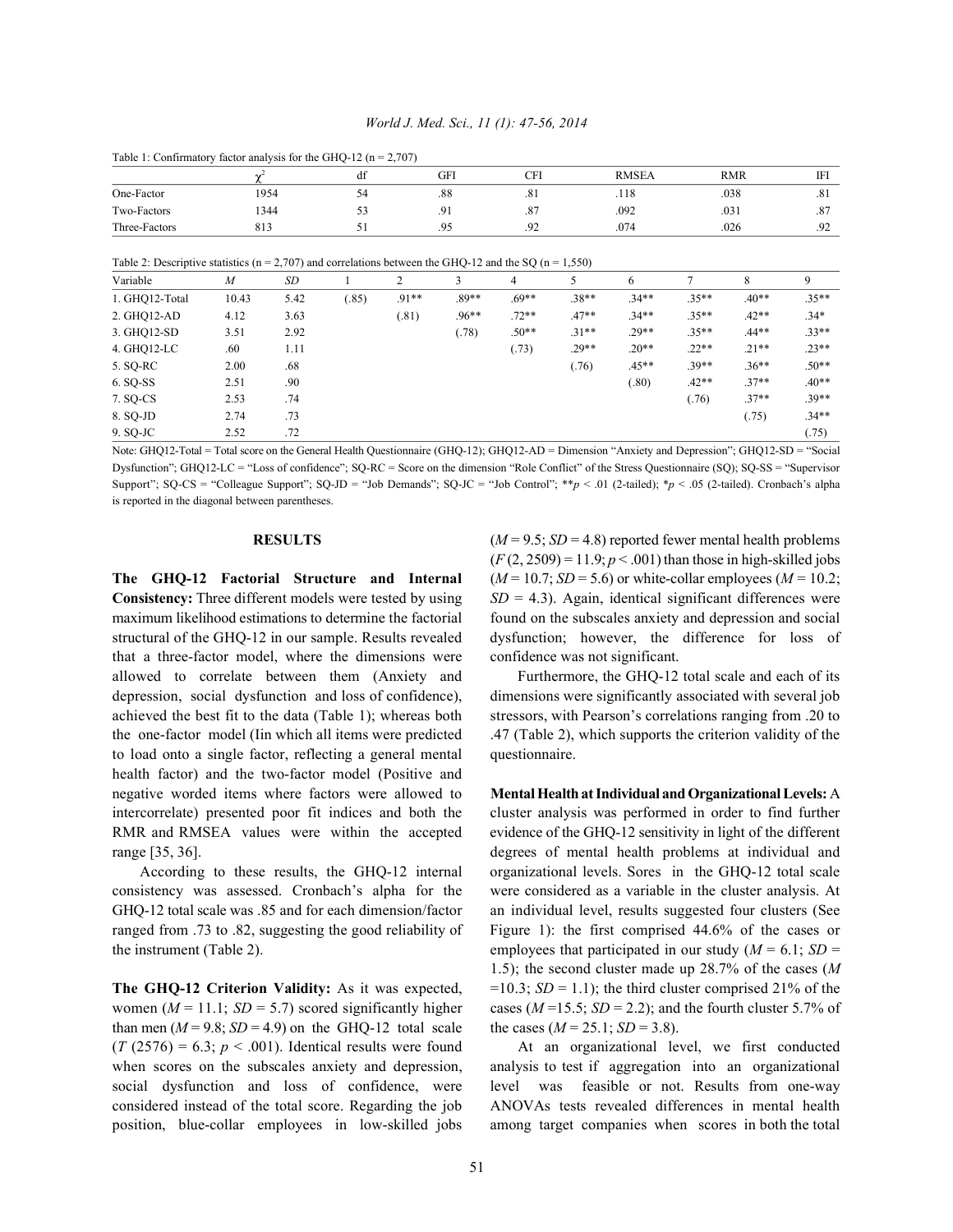



2.74;  $p < .001$ ), anxiety and depression  $(F (54, 2652) = 3.1$ ; skilled jobs and white-collar employees [39, 40].  $p < .001$ ) and loss of confidence  $(F (54, 2652) = 2; p <$  The GHQ-12 also shows a high internal consistency .001). The statistic ICC(2) was thereafter calculated, and criterion validity since it was associated to different showing values of 0.60 for the mental health total score job stressors that have been identified as precursors and for the dimensions, with the exception of loss of of mental problems [20, 21]. In addition, mental health is confidence (.48). These results reflect sufficient within- a complex phenomenon that might be conceptualized on organization consistency and support aggregation at an gradations. Our results suggest that it is possible to organizational level. Thus, scores in the GHQ-12 total construct gradations or degrees for mental health scale for each company were considered as variables in problems by exploring the intensity of mental health with the cluster analysis. Results revealed two clusters a cluster analysis rather than by using a cut-off point (Figure 2); the first comprised 14.5% of the cases or (Which may be of interest in clinical settings). The current organizations involved in our study  $(M = 42.68; SD =$  study provides statistical evidence that 44.6% of the 10.51) and the second cluster included the remaining sample did not report mental health problems while 28.7% 85.5% of the organizations (*M* =22.93; *SD* = 10.51). of our sample indicated low levels of mental health that,

assessing health-related constructs at higher levels. participants reported important potential problems relating

Fig. 1: The two-step cluster analysis for assessing sense, future studies should explore whether a secondemployees' mental health order factor (I.e., psychological well-being) can be Our results suggest that the structure of the GHQ-12 in the current sample fits with three factors: anxiety/depression, social dysfunction and loss of confidence. This result is in line with the original purpose of the GHQ of covering diverse common mental health problems or psychiatric disorders, suggesting that the GHQ-12 can be considered a multidimensional instrument. However, as the three proposed factors exhibit high correlations between them, it is also possible to argue that the questionnaire is a screening tool that provides a total score or general measure of mental well-being. In that obtained from the correlations of these factors (I.e., firstorder factors: anxiety/depression, social dysfunction and loss of confidence).

Fig. 2: The two-step cluster analysis for assessing internalizing disorders such as depression and anxiety organizational health [38], which are core dimensions of the GHQ-12. On the scale  $(F (54, 2652) = 3.25; p < .001)$  and in each dimension employees in low-skilled jobs reported better were considered: social dysfunction  $(F (54, 2652) =$  psychological well-being than their colleagues in high-Regarding demographic variables, our results indicate that demographics might play an important role in mental health. The fact that women seem to be more affected by psychological distress than men is congruent with previous findings on psychological well-being [9, 34, 37], particularly considering that women exceed men in other hand, contrary to our expectations, blue-collar

**DISCUSSION** potentially superficial. Indeed experiencing some negative A comprehensive approach to workplace health workplace. However, 21% of participants pointed out a management needs to consider the mental health of the potential mental problem that might require professional employees as well as should explore possibilities for treatment or intervention. The remaining 5.4% of whilst it may cause problems over time, are common and feelings or anxiety now and then appeas to be normal at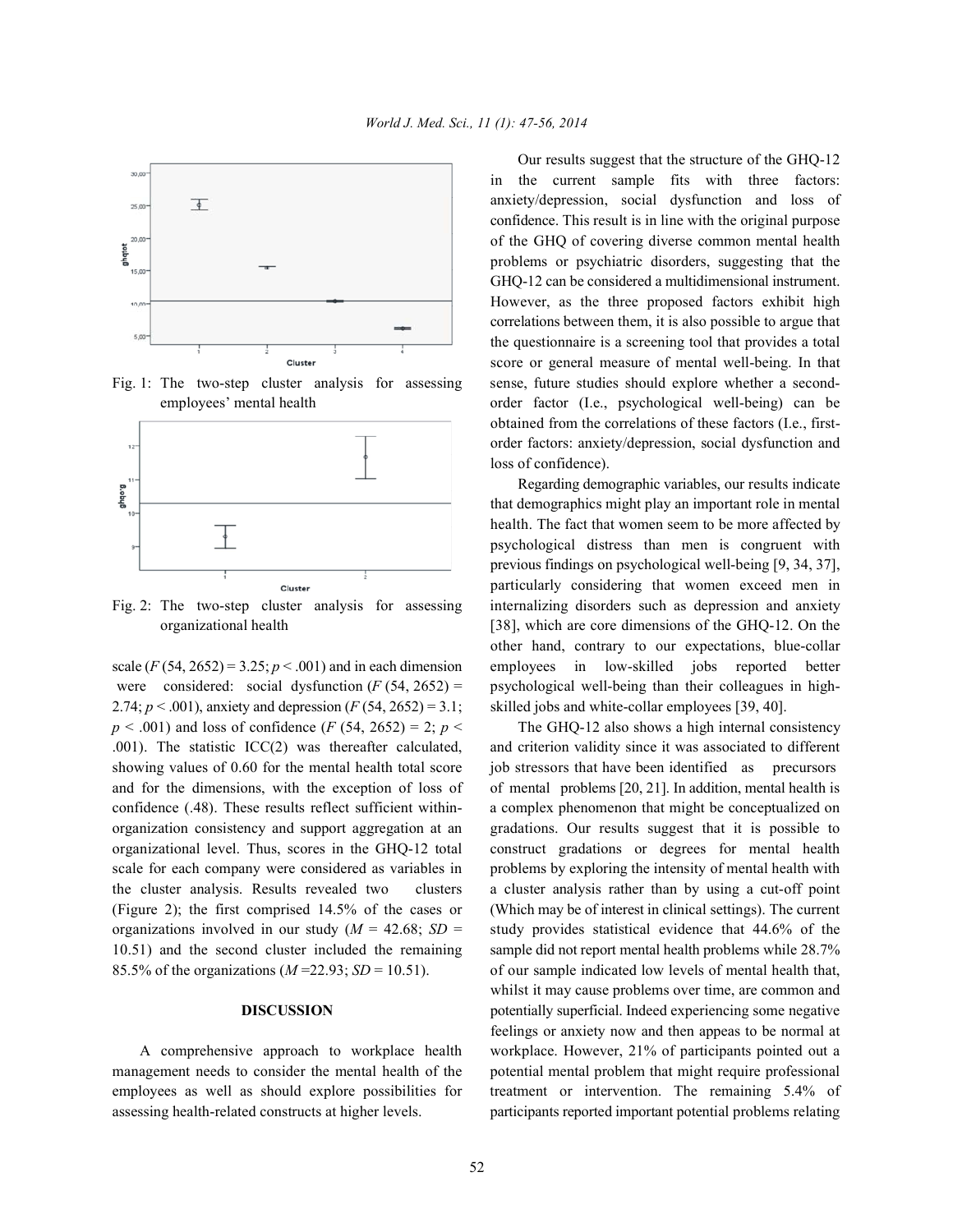to mental health that could result in permanent problems promoting mental health by supporting employees in such as psychological disorders, increased risk of heart changing their lifestyle to move toward a state of optimal disease, and even suicide [10, 33, 41, 42]. health (I.e., activities aimed at mental health flourishing

be used at an organizational level to discriminate healthy together with other measures (E.g., psychological organizations from unhealthy ones, suggesting its strengths) to assess what mental health needs of the practical use in organizational diagnosis. 14.5% of employees are and, in turn, setting priorities before organizations might be defined unhealthy because they implementation of mental health promotion activities. In comprise several workers with mental health problems other words, the GHQ-12 can be included in the current or/and some serious cases. Mentally unhealthy health risk assessments (HRA), which usually organizations might be hazardous for workers since some underestimates mental health and focuses more on psychological problems might not be properly treated and lifestyle (E.g., exercise, alcohol intake and diet) and employees with mental disorders can be stigmatized [43, physiological data (E.g., weight, height and blood 44, 45]. This might stimulate the conceptualization of pressure). mental health problems as "taboo subjects" in the Also at individual level, it's worthwhile to note that organizations [46], which, in turn, can trigger that the GHQ-12 can be used to identify specific employees employees who suffer stress or of some kind of mental with mental problems that may need immediate health problem might not cope with their health status counseling and psychological treatment [38, 43]. constructively, experiencing a higher risk of developing Last, regarding the use of the GHQ-12 at more serious psychological problems as well as of organizational level, from the above findings, it also seems spreading negativities to the other employees. that the GHQ-12 can be used together with other

emotional cycles might be present and mental health occupational health professionals (E.g., absenteeism, problems may spread to multiple people (Through turnover rates, sick leaves) as part of the psychosocial contagion effects) [26, 47, 48]. It may also be that risk management cycle either to identify departments or different types of emotion cycles emerge in mentally units with high risk of mental health problems (E.g., before unhealthy or healthy organizations. For example, people taking action as part of the psychosocial factors and working in unhealthy organizations are likely to pick up health surveillance in the company) or to establish the on others' negative emotions and tend to focus on effectiveness of health promotion programs and negative aspects of their working lives and organizational personnel policies that incorporate health targets (E.g., by surroundings [12, 49]. In contrast, individuals working in comparing mental health levels before and after healthy organizations are more self-confident and tend to introducing interventions). focus on positive aspects of their social surroundings There are also limitations to generalize the results of [32, 50]. Thus, considering that both positive this study. First, although the study has a significant emotions (Happiness) [27, 51] and common mental number of participants from 55 organizations, our sample disorders can also spread person-to-person (Depressive was convenient and is not representative of the working symptoms) [12, 27], different reinforcing emotional population in Italy. Second, our measures were assessed contagion cycles may occur in unhealthy and healthy via self-report; therefore, the significant relationships organizations. found in this study are not immune to inflation due to

employment provides psychological experiences that in longitudinal studies in order to provide scientific promote mental well-being through time structure (An information about mental health problems in absence of time structure can be a major psychological representative samples from the working population in burden), social contact (employment offers a social Italy. Moreover, data from epidemiological research at context outside the family) and social identity work and from occupational health physicians' daily (Employment is an important element in self-definition). activities needs to be added to self-report measures in Thus, interventions should aim at both preventing mental order to confront these findings on mental health disorders (I.e., activities aimed at avoiding illness) and problems with related physiological mechanisms.

Finally, our results also suggest that the GHQ-12 can and happiness). In this case, the GHQ-12 can be used

We believe that in these organizations negative aggregated indicators recorded by HR managers or

Moreover, as Cooper *et al*. [52] pointed out, common method bias. Thus, the GHQ-12 should be used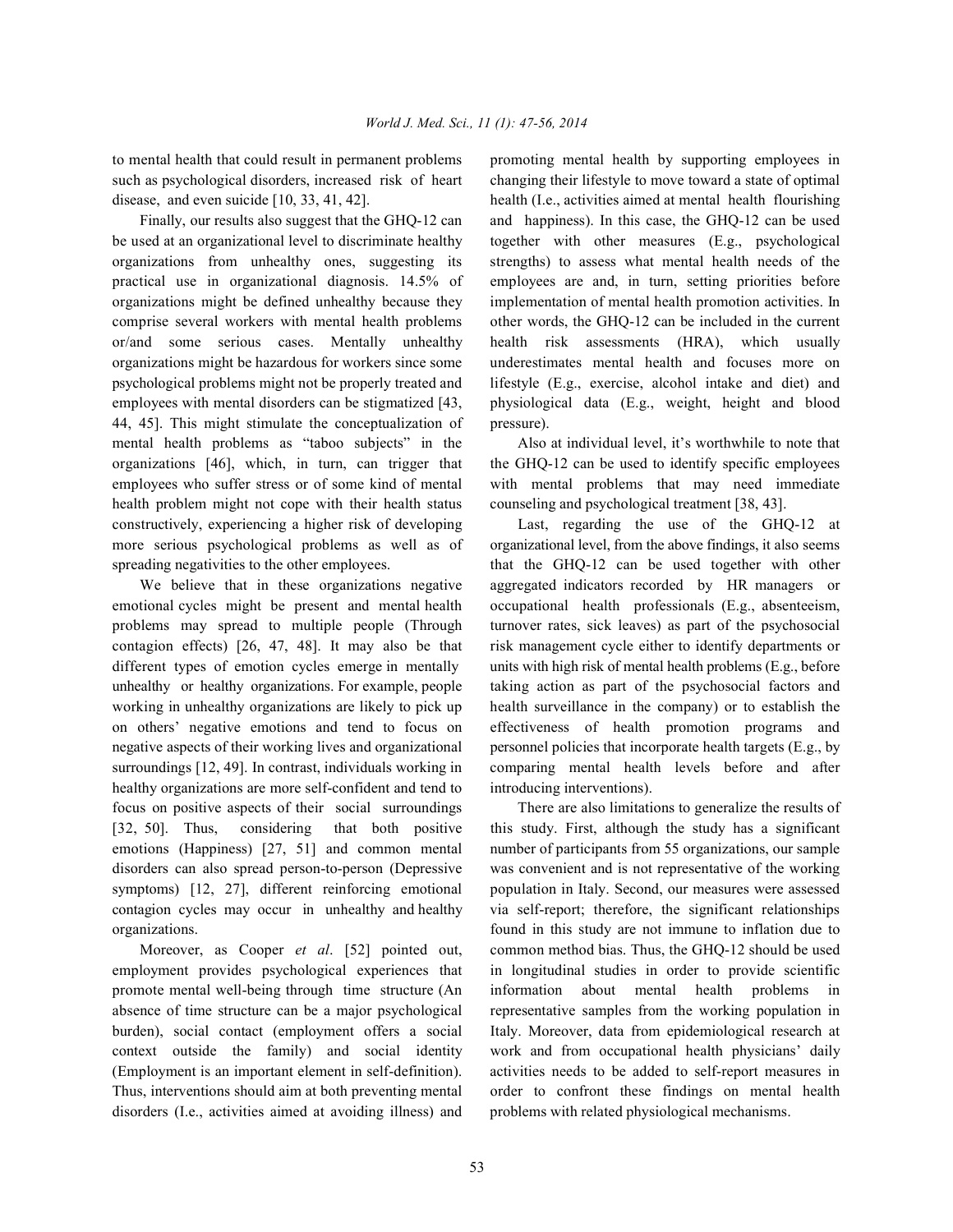study design, various contributions in our study: (a) the V. Cupelli and G. Arcangeli, 2012. Risk assessment of validity and the reliability of the GHQ-12 in our Italian arterial hypertension in a working population. sample of workers; (b) that gender and job position may Giornale Italiano di Medicina del Lavoro ed potentially contribute to mental health at work; (c) that Ergonomia, 34(3): 199-201. different degrees of mental health exist both across 7. Mucci, N., G. Giorgi, I.M. Gonnelli, organizations and individuals and (d) that the GHQ-12 is S. Garbarino, V. Cupelli and G. Arcangeli, 2014. The capable of providing a valuable indicator of unhealthy operational role of the occupational health physician organizations. Consequently, we can conclude that in the assessment and management of health risks antecedents of mental health problems might be found related to night work. Giornale Italiano di Medicina within the context and structure of the organization, del Lavoro ed Ergonomia, 36: in press. rather than solely in the mind of the individual. 8. Goldberg, D.P., 1972. The detection of psychiatric This highlights the importance of conducting illness by questionnaire. London: Oxford University interventions to promote healthy organizations through Press. the measurement of health also at organizational level [22]. 9. Fryers, T., T. Brugha, Z. Morgan, J. Smith, T. Hill, Thus, measuring mental health at an organizational level M. Carta, V. Lehtinen and V. Kovess, 2004. appears useful and necessary for promoting healthy Prevalence of psychiatric disorder in Europe: organizations and planning a complete intervention on The potential and reality of meta-analysis. well-being at work. Social Psychiatry and Psychiatric Epidemiology,

- 1. Baumann, A., M. Muijen and W. Gaebel, 2010. 11. Giorgi, G., 2012. Workplace bullying in academia Regional Office for Europe, Geneva, Switzerland. 24(4): 261-275.
- 2. Mucci, N., G. Giorgi, V. Cupelli and G. Arcangeli, 12. Rosenquist, J.N., J.H. Fowler and Journal, 30(6): 710-715. 13. Goldberg, D.P., R. Gater, N. Sartorius,
- 9(2): 87-98. Psychological Medicine, 27(1): 191-197.
- Lavoro ed Ergonomia, 31(3): 303-306. Medicine, 30(4): 823-829.
- 5. Graziani, A., A. De Luca, A. Mazzantini, 15. Rocha, K.B., K. Pérez, M. Rodríguez-Sanz, C. Borrel Ergonomia, 34(3): 186-188. Psychology, 11(1): 125-139.
- There are, despite the limitations inherent in the 6. Montalti, M., M. Bargiani, B. Montalti, N. Mucci,
	-
	-
	- 39(11): 899-905.
- **ACKNOWLEDGMENTS** 10. Fraccaroli, F., M. Depolo and G. Sarchielli, 1991. L'uso All the authors contributed equally to this work. ricerca su giovani disoccupati ["The use of **REFERENCES** unemployed sample"]. Bollettino di Psicologia del General Health Questionnaire di Goldberg in una Goldberg's General Health Questionnaire in a young Applicata, 197: 13-19.
- Mental health and well-being at the workplace creates a negative work environment. An Italian protection and inclusion in challenging times. WHO study. Employee Responsibilities and Rights Journal,
- 2014. Future Health Care Workers-Mental Health N.A. Christakis, 2011. Social networks determinants Problems and Correlates. World Applied Sciences of depression. Molecular Psychiatry, 16(3), 273-281.
- 3. Sobocki, P., B. Jonsson, J. Angst and T.B. Ustun, M. Piccinelli, O. Gureje and C. Rutter, C. Rehnberg, 2006. Cost of depression in Europe. 1997. The validity of two versions of the GHQ in the Journal of Mental Health Policy and Economics, WHO study of mental illness in general health care.
- 4. Arcangeli, G. and N. Mucci, 2009. Health problems in 14. Werneke, U., D.P. Goldberg, I. Yalcin and the working occupation of young people in B.T. Üstün, 2000. The stability of the factor structure handicraft factories. Giornale Italiano di Medicina del of the General Health Questionnaire. Psychological
	- M. Montalti, N. Mucci, V. Cupelli and and J.E. Obiols, 2011. Psychometric properties G. Arcangeli, 2012. Cardiovascular risk factors and and normative values of General Health metabolic shift workers in a population of railway Questionnaire (GHQ-12) in Spanish population. workers. Giornale Italiano di Medicina del Lavoro ed latternational Journal of Clinical and Health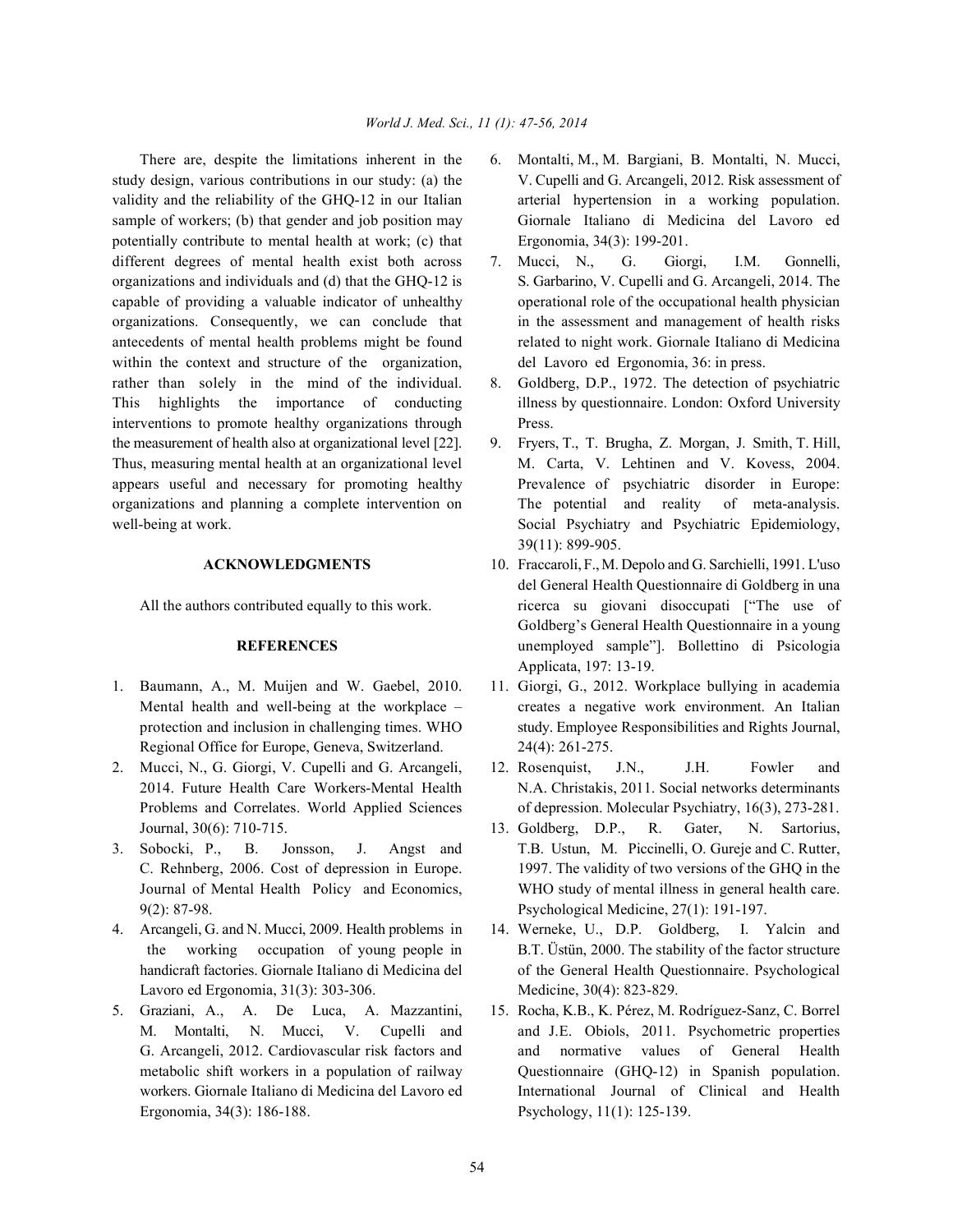- 16. Wang, L. and W.P. Lin, 2012. Wording effects and 28. Graetz, B., 1991. Multidimensional properties Differences, 50(7): 1056-1061. 26(3): 132-138.
- Confirmatory factor analysis of the GHQ-12: can I see Questionnaire. Florence, Italy: Hogrefe. that again? Australian & New Zealand Journal of 30. Giorgi, G., J.M. Leon-Perez, V. Cupelli, N. Mucci and
- 2010. Are workers in high-status jobs healthier than workers. Industrial Health, 52(1): 43-53. others? Assessing Jahoda's latent benefits of 31. Giorgi, G., G. Arcangeli, N. Mucci and V. Cupelli.,
- 19. Wilhelm, K., V. Kovess, C. Rios-Seidel and A. Finch, http://dx.doi.org/10.3233/WOR-141844. 2004. Work and mental health. Social Psychiatry and 32. Giorgi, G., 2013. Organizational Emotional
- relationship between major depression and both 33. Kalliath, T.J., M.P. O'Driscoll and P.A. Brough,
- 21. Stansfeld, S. and B. Candy, 2006. Psychosocial work 20(1): 11-20. environment and mental health – a meta-analytic 34. Sánchez-López, M.P. and V. Dresch, 2008. The 12-
- development of the European Framework for 35. Brown, T.A., 2006. Confirmatory Factor Analysis for Psychosocial Risk Management: PRIMA-EF. Journal Applied Research. New York, NY: Guilford. of Occupational Health, 53(2): 137-143. 36. Kline, R.B., 2010. Principles and Practice of Structural
- 
- 24. Judge, T.A. and J.D. Kammeyer-Mueller, 2012. 38. Kalra, G., G. Christodoulou, R. Jenkins, V. Tsipas,
- In Multi-Level Theory, Research and Methods in London.
- 
- 27. Eisenberg, D., E. Goberstein, J.L. Whitlock and Open 2: e000860. M.F. Downs, 2013. Social contagion of mental health: 41. Cupelli, V. and N. Mucci, 2010. Occupational 22(8): 965-986. del Lavoro ed Ergonomia, 32: 156-159.
- the dimensionality of the General Health of the General Health Questionnaire. Social Questionnaire (GHQ-12). Personality and Individual Psychiatry and Psychiatric Epidemiology,
- 17. Campbell, A., J. Walker and G. Farrell, 2003. 29. Giorgi, G., G. Arcangeli and V. Cupelli, 2013. Stress
- Psychiatry, 37(4): 475-483. G. Arcangeli, 2014. Do I just look stressed or am I 18. Batinic, B., E. Selenko, B. Stiglbauer and K.I. Paul, stressed? Work-related stress in a sample of Italian
	- employment in two working populations. Work  $\&$  2014. Economic stress in workplace: The impact of Stress, 24(1): 73-78. **Fear the crisis on mental health.** Work: in press,
- Psychiatric Epidemiology, 39(11): 866-873. Intelligence. Development of a model. International 20. Rau, R., K. Morling and U. Rösler, 2010. Is there a Journal of Organizational Analysis, 21(1): 4-18.
	- objective assessed and perceived job demand and 2004. Confirmatory factor analysis of the job control? Work & Stress, 24(1): 1-18. General Health Questionnaire-12. Stress & Health,
- review. Scandinavian Journal of Work, Environment Item General Health Questionnaire (GHQ-12): & Health, 32(6): 443-462. Reliability, external validity and factor structure in the 22. Leka, S., A. Jain, T. Cox and E. Kortum, 2011. The Spanish population. Psicothema, 20(4): 839-843.
	-
- 23. Bliese, P., 2000. Within-group agreement, non- Equation Modeling. New York, NY: Guilford.
	- independence and reliability. In Multi-Level Theory, 37. Malik, S. and Y.N. Farooqi, 2014. General and Sexual Research and Methods in Organizations, Eds., Klein, Harassment as Predictors of Posttraumatic Stress K. and S. Kozlowski. San Francisco, CA: Jossey- Symptoms among Female Health Professionals. Bass, pp: 349-381. World Journal of Medical Sciences, 10(1): 43-49.
	- General and specific measures in organizational N. Christodoulou, D. Lecic-Tosevski, J. Mezzich and behavior research: considerations, examples and D. Bhugra, 2012. Mental health promotion: Guidance recommendations for researchers. Journal of and strategies. European Psychiatry, 27(2): 81-86.
- Organizational Behavior, 33(2): 161-174. 39. Guest, D. and M. Clinton, 2006. Temporary 25. Kozlowski, S.W.J. and K.J. Klein, 2000. A multilevel Employment Contracts, Workers Well-Being and approach to theory and research in organizations: Behavior: Evidence from the UK. Department of Contextual, temporal and emergent processes. Management Working Paper No. 38, King's College,
- Organizations, Eds., Klein, K. and S. Kozlowski. San 40. Von Bonsdorff, M.B., J. Seitsamo, M.E. von Francisco, CA: Jossey-Bass, pp: 3-90. Bonsdorff, J. Ilmarinen, N. Clas-Håkan Nygård and 26. Hatfield, E., J.T. Cacioppo and R.L. Rapson, 1994. T. Rantanen, 2012. Job strain among blue-collar and Emotional contagion. Cambridge, UK: Cambridge white-collar employees as a determinant of total University Press. The same of the mortality: a 28-year population-based follow-up. BMJ
	- evidence from college roommates. Health Economics, cardiovascular diseases. Giornale Italiano di Medicina